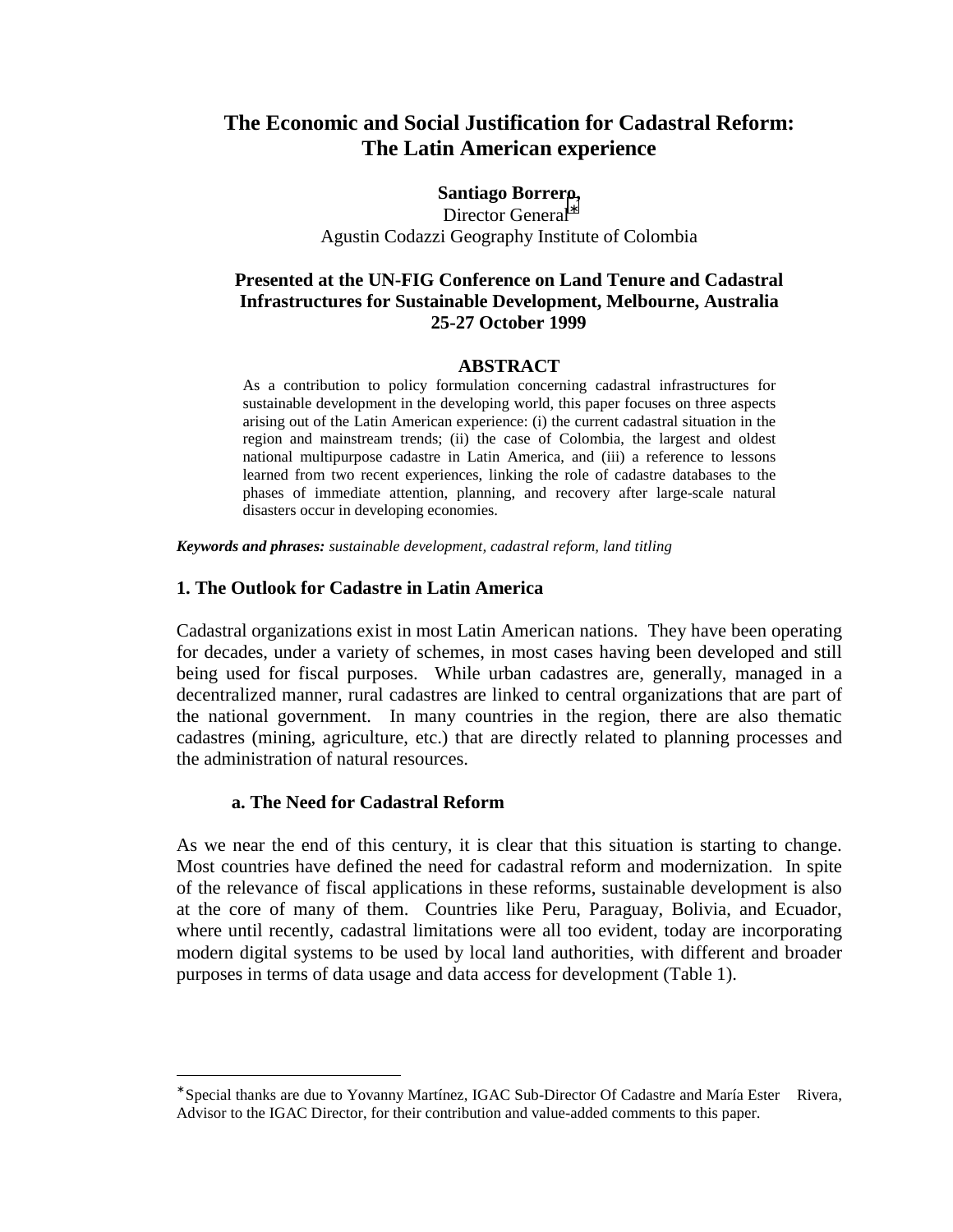| Country $*$    | National       | Urban        | Rural           | Thematic       | $On\text{-going}$ | Digital    |
|----------------|----------------|--------------|-----------------|----------------|-------------------|------------|
|                | Authority      | Cadastre     | Cadastre        | Cadastres      | Reform            | Technology |
|                |                |              |                 |                |                   | Applied    |
|                |                |              |                 |                |                   |            |
| Argentina      | N <sub>0</sub> | <b>State</b> | <b>State</b>    | N <sub>0</sub> | Partial           | Medium     |
| Bolivia        | Yes            | Local        | National        | Yes            | Yes               | Medium     |
| Chile          | Yes            | National     | <b>National</b> | Yes            | N <sub>0</sub>    | Low        |
| Colombia       | Yes            | National     | <b>National</b> | N <sub>0</sub> | Yes               | High       |
| Paraguay       | Yes            | Local        | National        | N <sub>0</sub> | Yes               | Medium     |
| Peru           | Yes            | Local        | National        | Yes            | Partial           | Low        |
| <b>Uruguay</b> | Yes            | National     | National        | N <sub>0</sub> | Partial           | Medium     |
| Venezuela      | No             | Local        | Local           | Yes            | N <sub>0</sub>    | None       |

**Table 1 Cadastres in South America: Relevant Features**

<sup>1</sup> Level of responsibility<br><sup>2</sup> Cadastral reform: Process by which modern technology, institutional developments, digital databases and remote sensing information are efficiently combined to improve the quantity and quality of cadastre services.<br>Not including Brasil

The main reasons behind this change are related to the trend of economic and social reform in Latin American societies, including the need for administrative reform. Especially meaningful are those activities linked to urban and agrarian reforms where graphic and descriptive lot information is needed to support policy formulation, decision-making, infrastructure development, and to registry/cadastre institutional linkages and land management.

Thus, the role of multilaterally and bilaterally financed development projects, designed to solve large-scale problems due to urbanization, is highly relevant. Of particular relevance are those related to management of the problem of illegally occupied stateowned lands or those aimed at the promotion of community development through better territorial or environmental administration, including land title granting programs, where the owners have limited recognition of their property rights.

# **b. Information Technology, Data Infrastructures and Cadastre**

In terms of the relevant standards for cadastral information, at present, the situation in Latin America shows few signs of improvement. Most nations in the region do not have properly structured nor referenced cadastre information. There are, nonetheless, a few important exceptions. Colombia, for example, follows the standards developed by the USGS/FGDC, since data content is quite similar. Also, this issue is just starting to be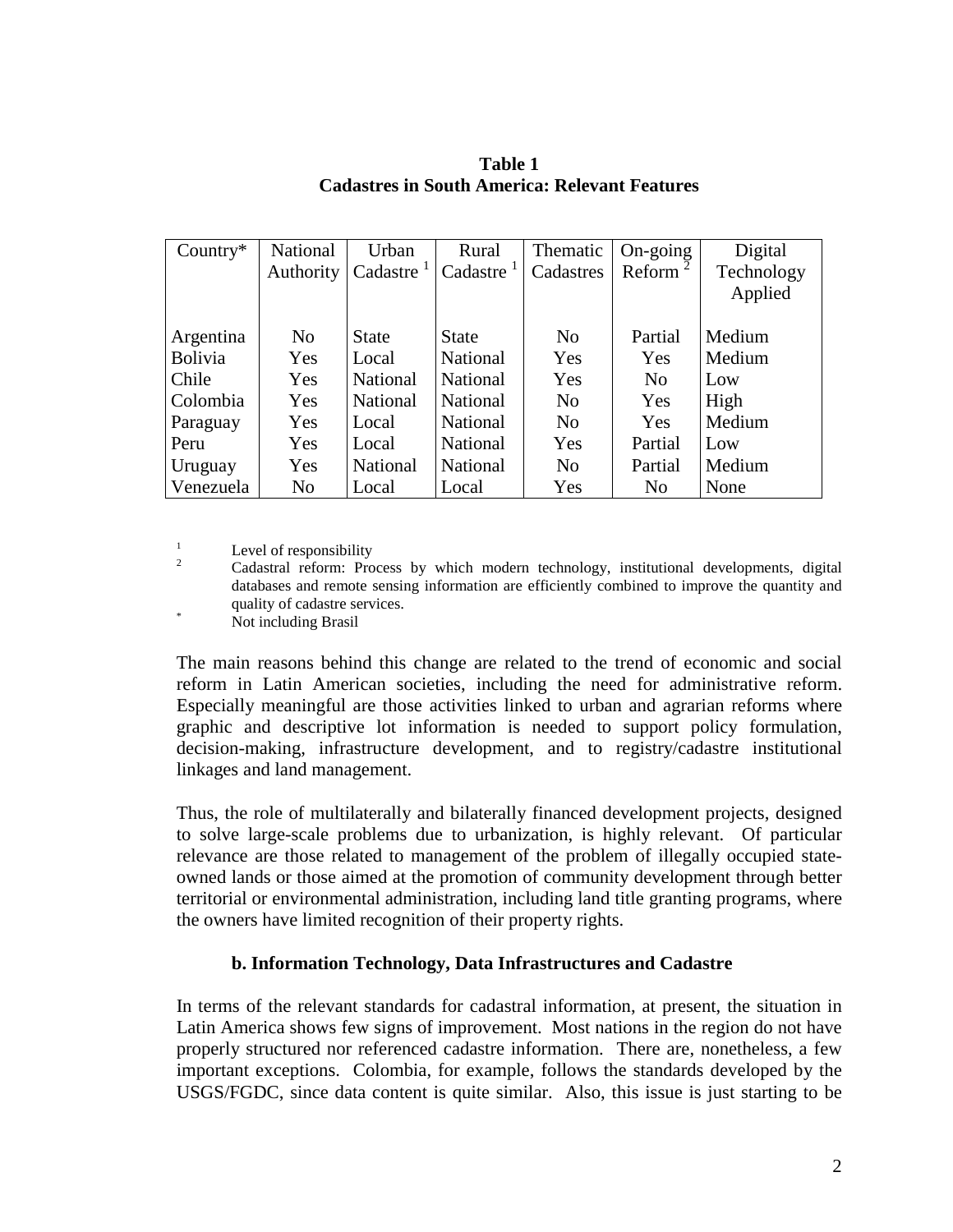studied within the context of sub-regional markets, i.e., the Caribbean initiative for spatial data infrastructure or the Andean Pact in South America, where building seamless parcel data will influence the development of land transactions and real estate markets in border areas.

Today, the use of cadastral information is still quite limited with respect to policy formulation and decision-making. In every country in the region there is a multiplicity of data, existing as part of old archives, and coexisting with modern databases, which are poorly structured, poorly documented and not referenced to any spatial data infrastructures.

However, the main problem facing the Region is the sustainability of these cadastral reform processes, including resources, technology acquisition, institutional development and a sufficient budget to maintain adequate data production and cadastre conservation. In the developing world, there is a severe lack of long-term policy and continuity. As mentioned above, these reforms are essentially maintained by foreign funding. There is no guarantee about how, once these funds are exhausted, the programs will be able to continue since no government resources are applied to this purpose. In Colombia, after investment in technology, there has been little budget left over for data production.

### **c. The Role of Multilateral Cooperation in Data Infrastructure Development**

The United Nations should be, from the perspective of the developing world, at the center of the development agenda as it pertains to cadastral reform, data infrastructure policy formation, and the sustainability of this process.

Inspired by the UN/FIG works leading to the Bogor Declaration for Cadastral Reform, the UN Regional Cartographic Conference for the Americas (New York, 1997) approved a resolution on the role of the cadastre in spatial data infrastructures. In that declaration, the cadastral vision and the need for re-engineering cadastral systems were closely linked to other resolutions proposing: (i) the creation of a Permanent Committee on GIS Infrastructure for the Americas, (ii) a special working group to determine the future role of the UNRCCs and (iii) for the discussion of problems and solutions regarding the integration of digital cadastral mapping and databases in broader national spatial data infrastructures.

In addition, the World Bank, the Inter-American Development Bank, and aid and development programs under bilateral cooperation agreements, must play a key role in cadastral reform. More specifically, these entities should pay additional attention to the sustainability of these reforms and the renewed character and capacity of cadastral information in terms of development and policy formulation in transitional nations.

# **2. The Case of Colombia: Multipurpose Urban/Rural National Cadastre**

Cadastral activities began in Colombia early this century. Since 1940, by law, the national cadastre is the responsibility of the Agustin Codazzi, the Geographic Institute of Colombia (IGAC).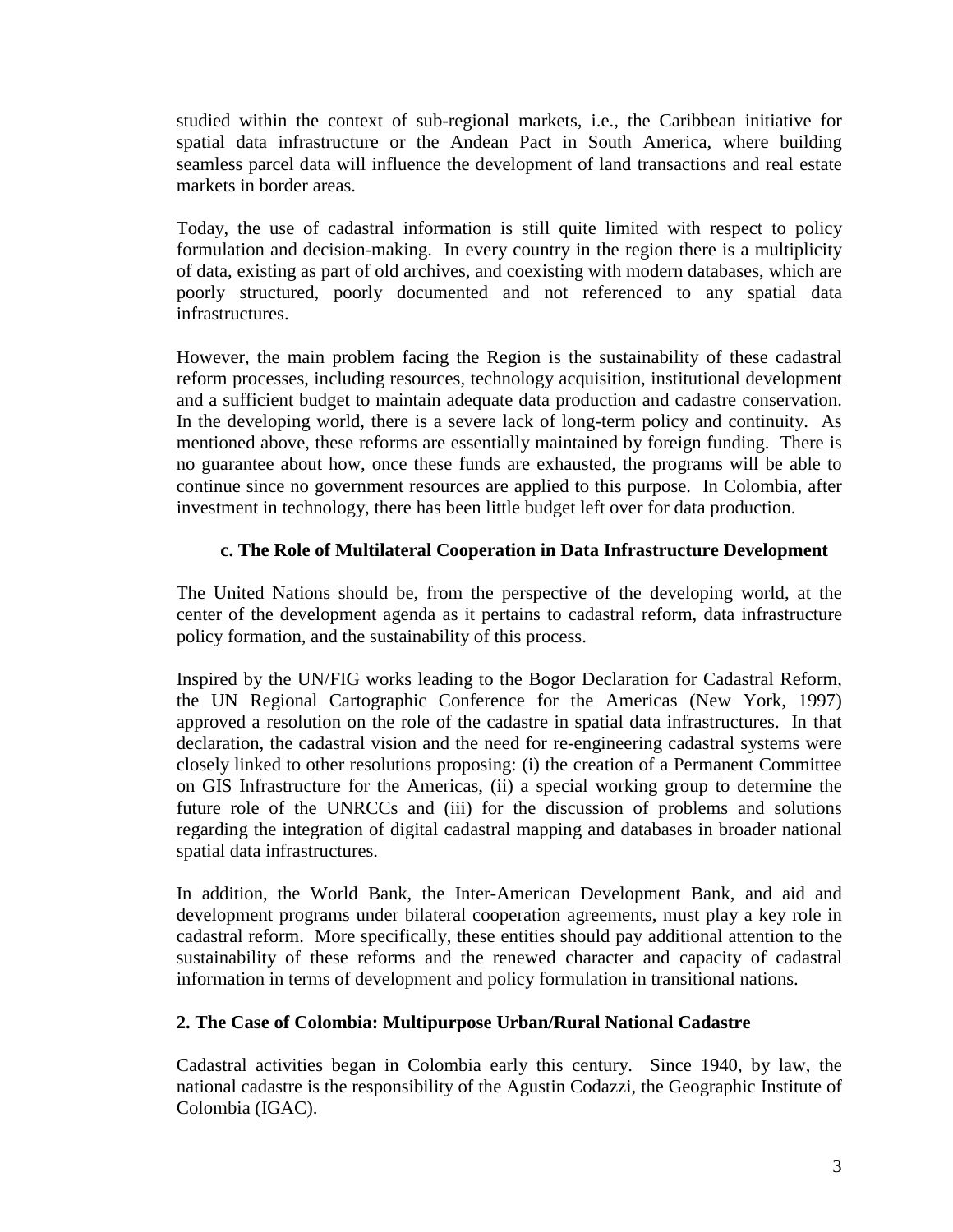The Agustin Codazzi Institute is responsible for mapping, cadastre, agrology, geography, and remote sensing activities in Colombia. The IGAC conducts geographic activities at the national and international level, with priority placed on Latin America and the Caribbean region. It was founded in 1935 as a military organization and in 1955, evolved into a civilian entity, which is unusual in South America. The Institute has up-to-date digital facilities and well-equipped laboratories. Since 1965, it has possessed a GIS and remote sensing training center (CIAF), at which 4,500 students from the region have received training.

### **a. The Need for ICDE, the Colombian Spatial Data Infrastructure**

The Institute is a member of the main international geographic organizations, including FIG, and carries out progressive initiatives in the region, such as the Global Spatial Data Infrastructure (GSDI). In Latin America, the IGAC stands out as a key organization for institutional development, technological change, and competitiveness, with a focus on the promotion of territorial development.

Recent production of digital cadastral mapping at large scales for urban areas (1:2000) is significant and the availability of information for other urban applications is increasing rapidly. Still, there is limited capacity to absorb all this data adequately, although there is a growing awareness that cadastral information is important, if it can be made accessible to most users. Data production problems such as: enormous diversification, high costs, lack of standards, quality problems, and poor documentation, are now leading to the development of the ICDE, the Colombian Spatial Data Infrastructure, which is in its initial stages. Expected results include the definition and accomplishment of the following:

- \* Geographic metadata standards
- \* Quality standards for geographic standards
- \* Standards related to basic geographic object cataloguing
- \* Standards on terminology
- \* Standards for cadastral information

To accomplish these objectives with respect to the Cadastre database is not an easy task in Colombia nor elsewhere in the Region. Colombia, despite the IT era, has yet to adopt an official national policy concerning the use of geoinformation and the ways in which it will be used to promote wealth and development. In a period of fiscal crisis, there are enormous problems affecting data maintenance and hardware and software updates. The IGAC is facing data needs and SDI challenges at a time when its investment budget has been reduced drastically to the lowest point in 25 years.

# **b. The Colombian National Cadastre**

Originally, the Colombian cadastre focused on mere fiscal applications, or property taxes, in the form of information used at the local level by municipal authorities to collect their main source of income. Later, in the 1970s, as part of accelerated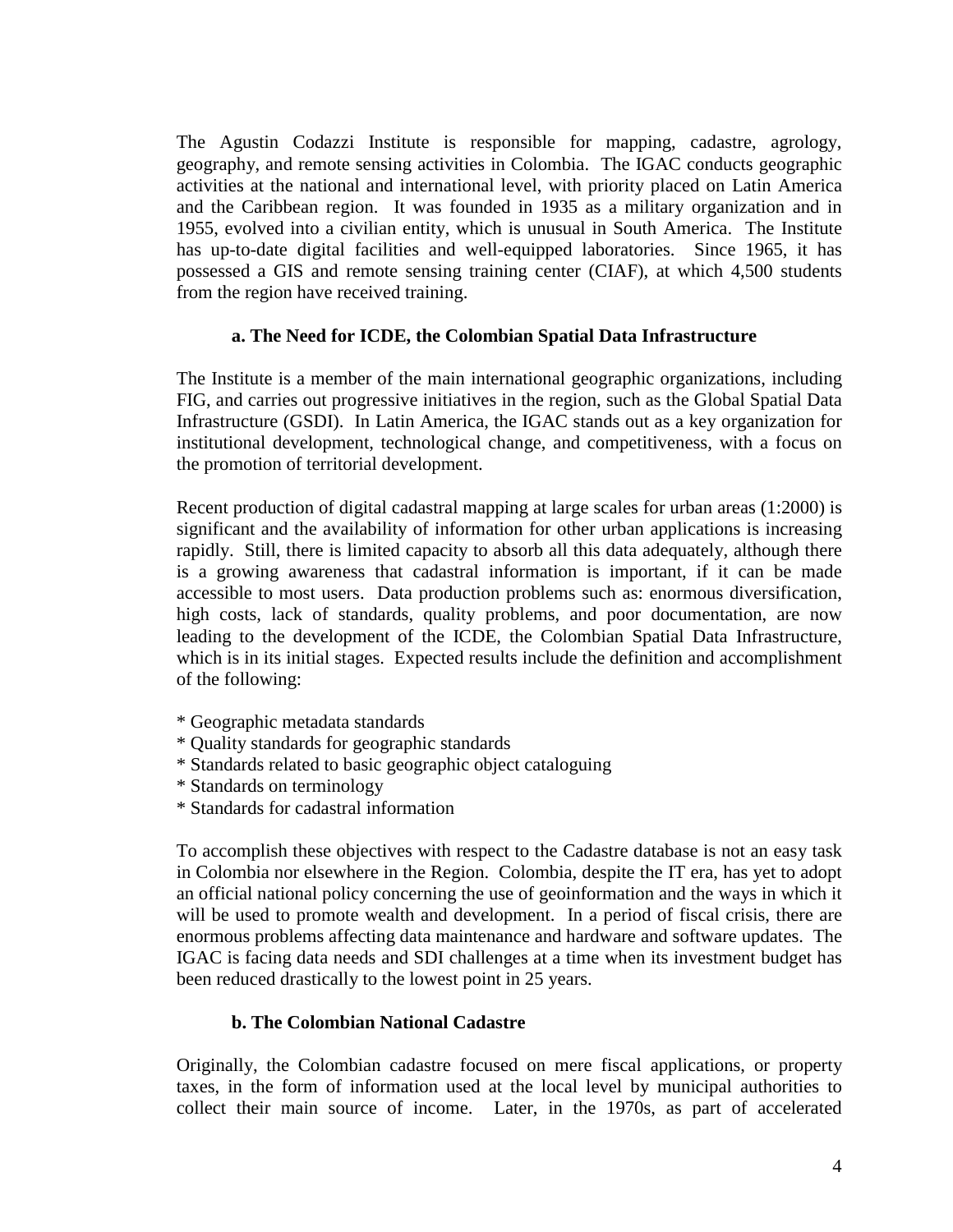urbanization processes in Latin America, the cadastre evolved in Colombia as a multipurpose source of information, based on additional lot data collected with different categories, used mainly for territorial and natural resources planning.

The process, however, was greatly affected by technological limitations that began to be overcome in the 1990s when GIS tools, satellite imagery applications (for rural areas where vast landholdings are common), digital processing and the whole array of information technology was incorporated to produce an integrated, national data model called the SIGAC, thereby affecting parcel data formation, updating and mutation.

Data production in Colombia under the aegis of the IGAC is centralized in terms of guidelines. Information is collected in a semi-private fashion via 21 Department<sup>\*</sup> level offices. Municipalities are increasing their share in terms of financing. Information is maintained through 46 delegate cadastral offices, which are in charge of mutation processes over areas made up by 5000 lots or more. A good number of these delegate offices are already connected to the IGAC information network. Bogota, Medellin, and Cali (with an aggregate of 11 million inhabitants and being the three largest cities in the country), together with Antioquia Department, for political reasons, maintain independently managed cadastres under the general and technical supervision of the IGAC. There are about 10 million cadastral lots in Colombia, 70% of which are directly under the IGAC's responsibility.

Unfortunately, resources are not available to keep the cadastral system up-to-date and this is leading to controversy, not in terms of justifying the national cadastre but rather, by opening the discussion of the possibility of increased decentralization. This could put at risk the coherence of cadastral information in times of ICDE/SDI development (Table 2).

Despite this difficulty, the IGAC is trying hard to introduce additional technical modernization to the Colombian Cadastre. Internally, the IGAC is in the process of consolidating the cadastral database by (i) increasing data quality, (ii) improving data precision (position), and (iii) improving parcel information by updating and providing user data-access. Also, the IGAC is designing applications to convert IGAC/GIS into an expert system to:

- Produce automatic valuations
- Provide dynamic conservation of cadastral information
- Automatically produce map certificates and cadastral charts
- Provide digital parcel archives

 $\overline{a}$ 

- Automatically produce thematic applications and charts
- Produce any type of alphanumeric reports
- Apply historical database options to capture geometric and alphanumeric information related to parcel information
- Use orthophotos in rural cadastral activities

<sup>\*</sup> The term, Department, in Colombia refers to a geopolitical level, similar to State in the United States.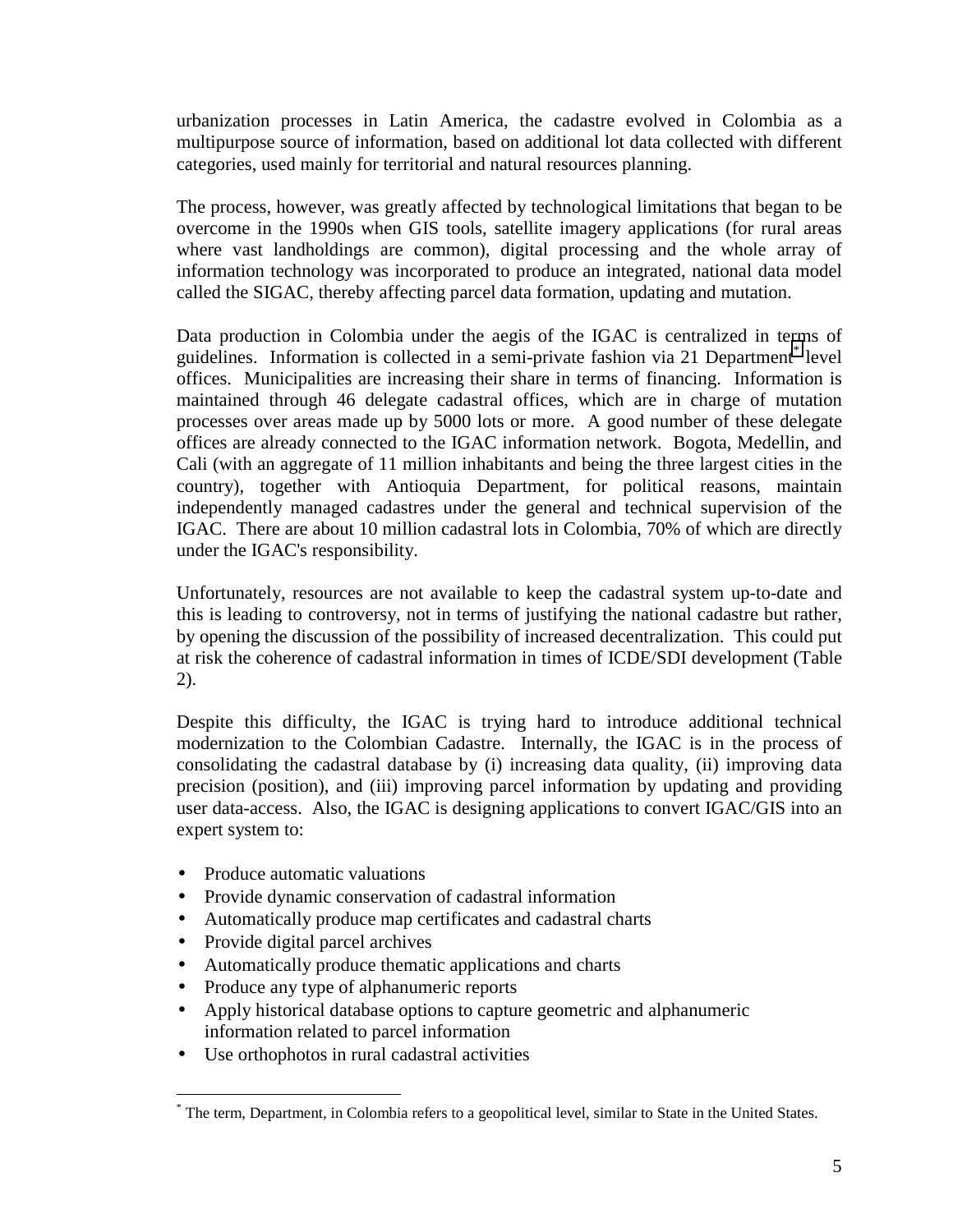- Apply GPS technology to rural/urban data capture
- Use digital photogrammetry and digital cadastral mapping technology to capture urban information, especially in the large cities.

| Year | National      | Municipal     | Total        | Updated  | Lots         |
|------|---------------|---------------|--------------|----------|--------------|
|      | Budget ratio* | Budget ratio* | Budget ratio | $Lots**$ | Maintained** |
| 1995 | 27.65         | 8.58          | 36.23        | 1,198    | 787          |
| 1996 | 17.75         | 14.71         | 32.46        | 501      | 939          |
| 1997 | 11.22         | 24.15         | 35.37        | 1,387    | 785          |
| 1998 | 6.58          | 17.01         | 23.59        | 504      | 771          |

Table 2 The Colombian Cadastre: Allocated National /Local Funds, and Cadastre Production

\* Requested/approved funds

\*\* Thousands of Parcels





Externally, in terms of user-oriented requirements, the IGAC is improving service to (i) provide digital, updated cadastral information for municipalities and other local level clients/users; (ii) deliver updated information periodically; (iii) efficiently advise clients/users on the appropriate use of cadastral information; (iv) gradually set up a clearinghouse system and (v) electronically link registry and cadastre databases. All these developments will be attained within the concept of the Colombian spatial data infrastructure, the ICDE.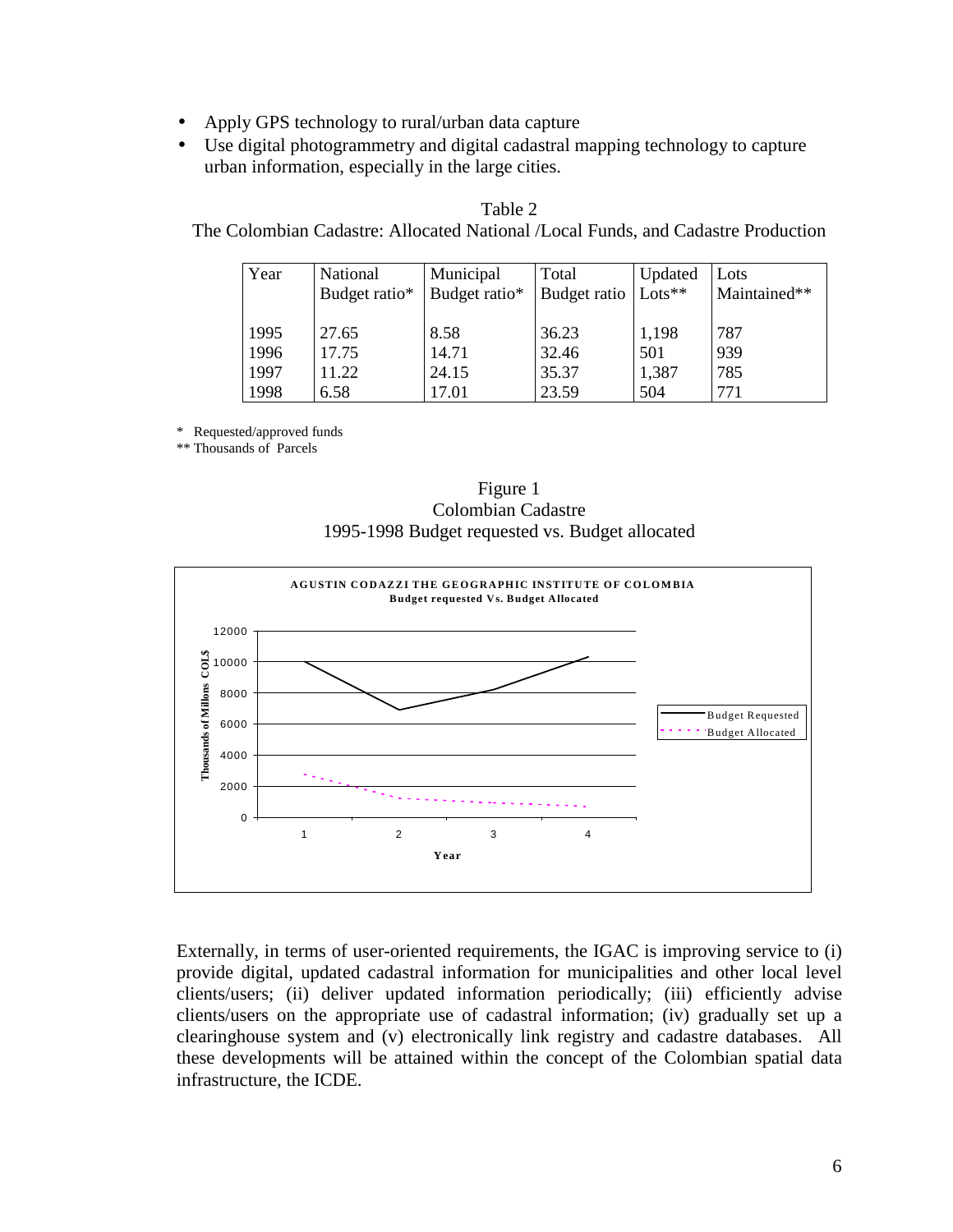#### **3. Agenda 21: Natural Disasters and the use of Cadastral Information**

Two natural disasters of great magnitude have occurred in Colombia over the last twenty years: the eruption of the Nevado del Ruiz volcano that destroyed the town of Armero (Tolima Department) and the earthquake that struck the coffee growing region, destroying more than 40,000 homes.

In both cases, the information stored in the Cadastral Office database played an important role in defining the following points, among others:

- Who are the landowners?
- Who only owns buildings?
- What is the value of the land?
- What are the building features?
- How is the land used?

 $\overline{a}$ 

• What land is located in the risk zone?

When the Armero tragedy occurred in 1985, the Colombian Cadastral Office was in the process of digitally converting the attributes (the land registry ledgers), but graphic information was left on paper. After the eruption, Cadastral maps were used to provide the information needed to identify landowners and land holders in general, since the town, containing approximately 10,000 urban properties, had been completely destroyed. The owners' names and real estate appraisals were required to provide aid to the inhabitants through housing relocation and economic subsidies. In addition, information on property located within the risk zone was provided by INGEOMINAS<sup>1</sup>.

To further this process, the following data was extracted: the owner's name, national identity document number, property address, property use, and appraisal. information was manually cross-referenced with the cadastral map, which contained the graphic portion of the land registry, to determine whether the applicant was, indeed, the owner or the owner's next-of-kin. This tragedy had resulted in more than 20,000 dead and their survivors had the right to receive an economic subsidy and new housing if they were able to prove that they lived on a piece of land wiped out by mthe landslide.

While the lots affected by the volcanic eruption and their respective owners were being identified, the properties located in the volcanic influence zone were also identified, in order to avoid new, potential tragedies. The Geological Institute drew up the map (on paper), classifying the zones according to the level of risk (red–orange–yellow) and the Cadastral Office indicated which lots were located in which zones.

The procedure was carried out and all the information on paper was manually superimposed, thus producing a new map. Next, a list was drawn up in which each plot of land was classified according to risk level. The national government defined the

 $<sup>1</sup>$  INGEOMINAS is the Colombian Research Institute on Geociences, Mining, and Chemistry</sup>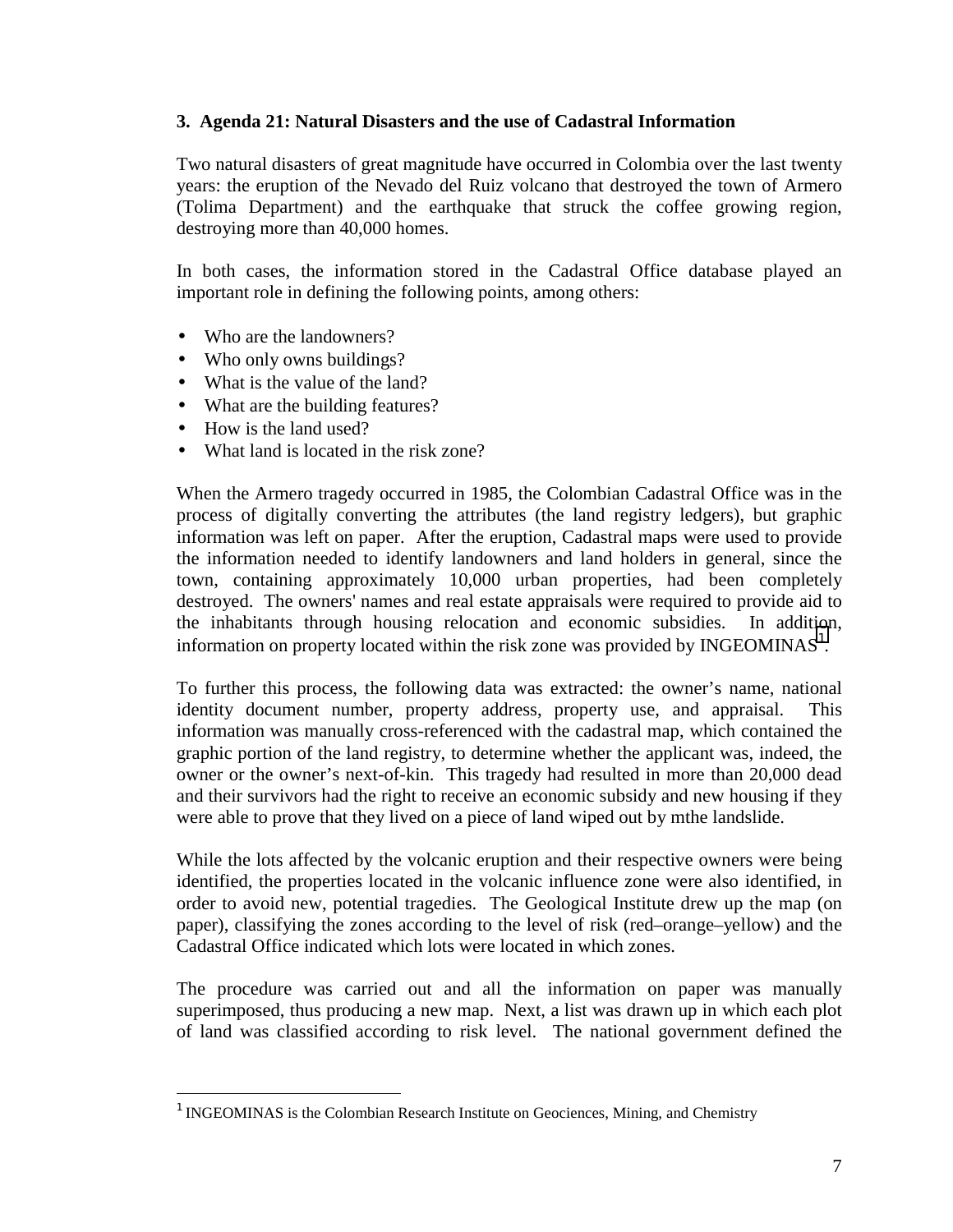usage for each zone, based on its features, and further defined the type of public investment to be made in each case.

Although the information was on paper, the Cadastral Office activities did produce the expected results both for landowners and government entities, in terms of obtaining the information needed to carry out their specific processes. During this event, the land information system (although analogous) fulfilled its main purpose of serving as an information source to aid the decision-making process.

On January 25, 1999, an earthquake struck the Colombian coffee-growing region located near the Andes Mountains, which is a model of Colombian development. The affected area contains 350,000 parcels, of which 90,000 suffered damage ranging from light damage to complete destruction. These parcels are located in 28 municipalities, of which Armenia, La Tebaida and Pereira were the most affected.

In 1999, thanks to the fact that the Land Information System (LIS) implemented at the Colombian Cadastral Office had undergone a modernization process, the main Colombian cities had a land information system that included, for the urban areas, land registries and topographical information and for the rural areas, this same data plus soil information. Despite the enormity of the tragedy and the extension of the affected area, the coffee growing region had updated information available (from the last six years), most of it in digital format.

Unlike the case of Armero, the main task in this disaster was to attend to reconstruction of urban centers and housing relocation. This meant that the cadastral information had to respond to various needs. The day after the tragedy, a new aerial photograph of the town of Armenia (the most affected municipality) was taken by the IGAC and then digitally processed, thus enabling identification of the parcel blocks where buildings had totally caved in. This allowed an initial count of the most seriously affected property.

The town of Armenia was the central axis of the destruction and therefore, the main focus for reconstruction. There was damage in several neighborhoods to buildings of differing heights and various uses. This required carrying out intensive fieldwork to enable classification according to the degree of damage.

The parcels that were totally damaged (where the buildings had disappeared) were quickly identified and updated in the Land Information System. This was done, in most cases, by selecting the whole block and erasing all attributes describing the destroyed building at the level of the building on the property lot. By logically linking the tables, the lot level information was updated to eliminate the building value from the total lot value.

Identification of minor or slight damage was the most detailed process since in some cases, the building was only partially affected and this made it difficult to detect the damage. Upon completion of the total census of the lots, the Land Information System was completely updated in terms of the physical aspects of the land and buildings, since this data is entered in the system on a daily basis.